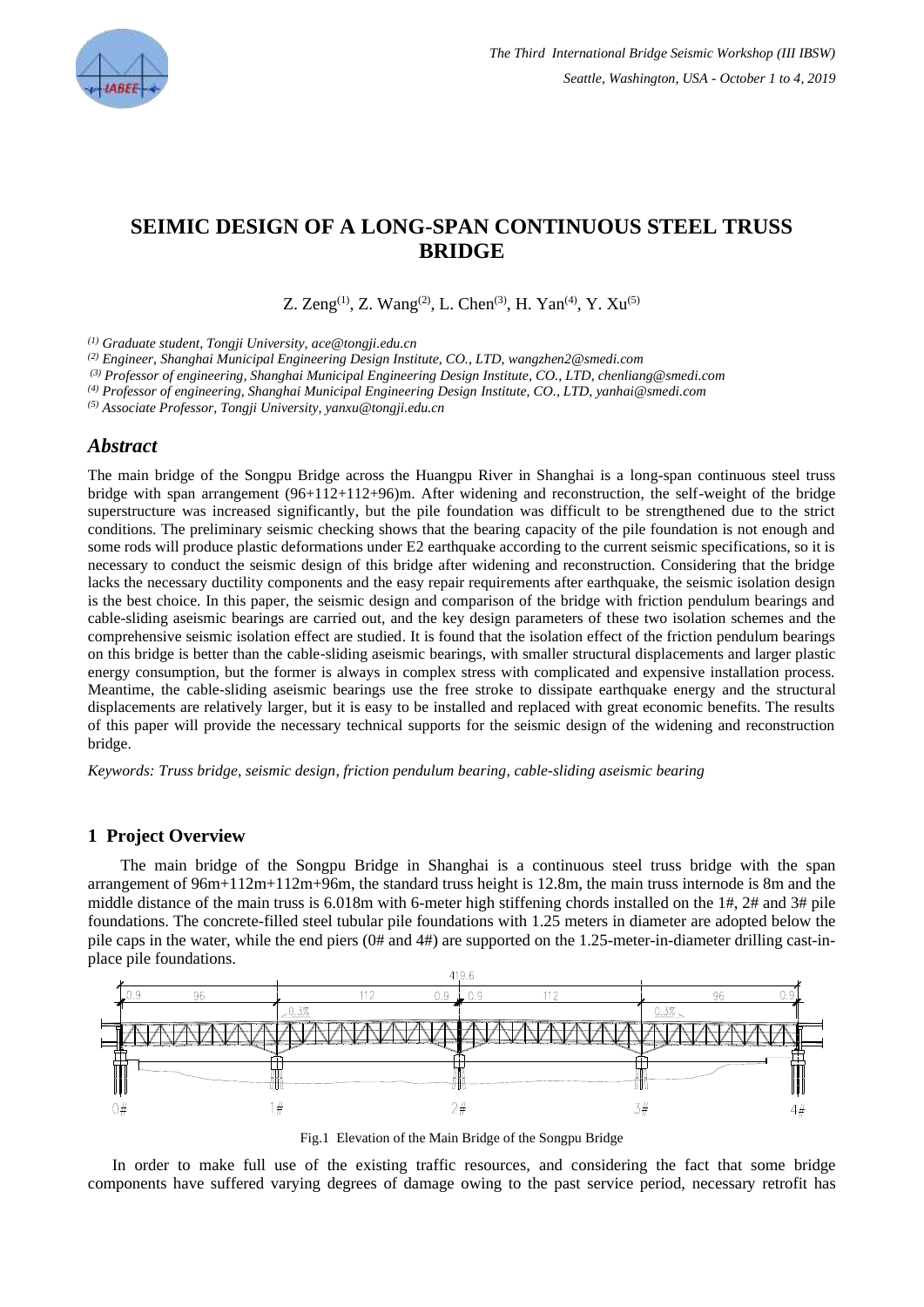firstly conducted. The self-weight of the bridge superstructure is obviously increased after widening and reconstruction, yet it is difficult to reinforce the old pile foundations because of the strict construction conditions, which may adversely affect the seismic performance of the bridge. Meantime, the bridge after widening and reconstruction has to meet the current Chinese bridge seismic specifications[1], which asks for a due seismic study of the reconstructed bridge.

#### **2 Analysis model and input waves**

#### **2.1 Analysis model**

The analysis model of the bridge is built by SAP2000 shown in Fig. 2, and the coupling effect of the approach bridge at the two ends is also considered. The main truss, the bridge deck system and the piers are all simulated by beam elements. The pile cap is similarly simulated as a rigid body with mass concentrated in its centroid, and the centroid of the pile cap is rigidly connected to the pile foundation simulated by 6-dof soil springs. In addition, the secondary dead load is applied uniformly to the bridge deck system. This paper takes the longitudinal direction to the X-axis, the transverse to the Y-axis and vertical Z-axis.



Fig.2 Analysis Model

#### **2.2 Input waves**

The continuous steel truss bridge is located on IV soil type site, the seismic fortification intensity is 7 degrees and the characteristic period  $T_g$  is 0.75s. Meantime, the maximum acceleration  $S_{max}$  of the horizontal response spectrum is 0.16g for earthquake level 1 with a return period of 75 years (E1 earthquake) and 0.48g for earthquake level 2 with a return period of 1000 years (E2 earthquake) according to the current bridge seismic specification<sup>[1]</sup>, respectively. The ground motion inputs include the longitudinal direction coupled with the vertical direction  $(L+V)$  and the transverse direction coupled with the vertical direction  $(T+V)$ , in which the vertical acceleration is taken as 0.65 times of the horizontal acceleration. The acceleration response spectrum and a time-history curve of E2 earthquake are shown in Fig. 3.



Fig.3 Earthquake Response Spectrum and Time History

## **3 Seismic design**

For the bridge after widening and reconstruction, the seismic performance has to be checked to determine whether it meets the fortification requirements and performance objectives shown in Table 1.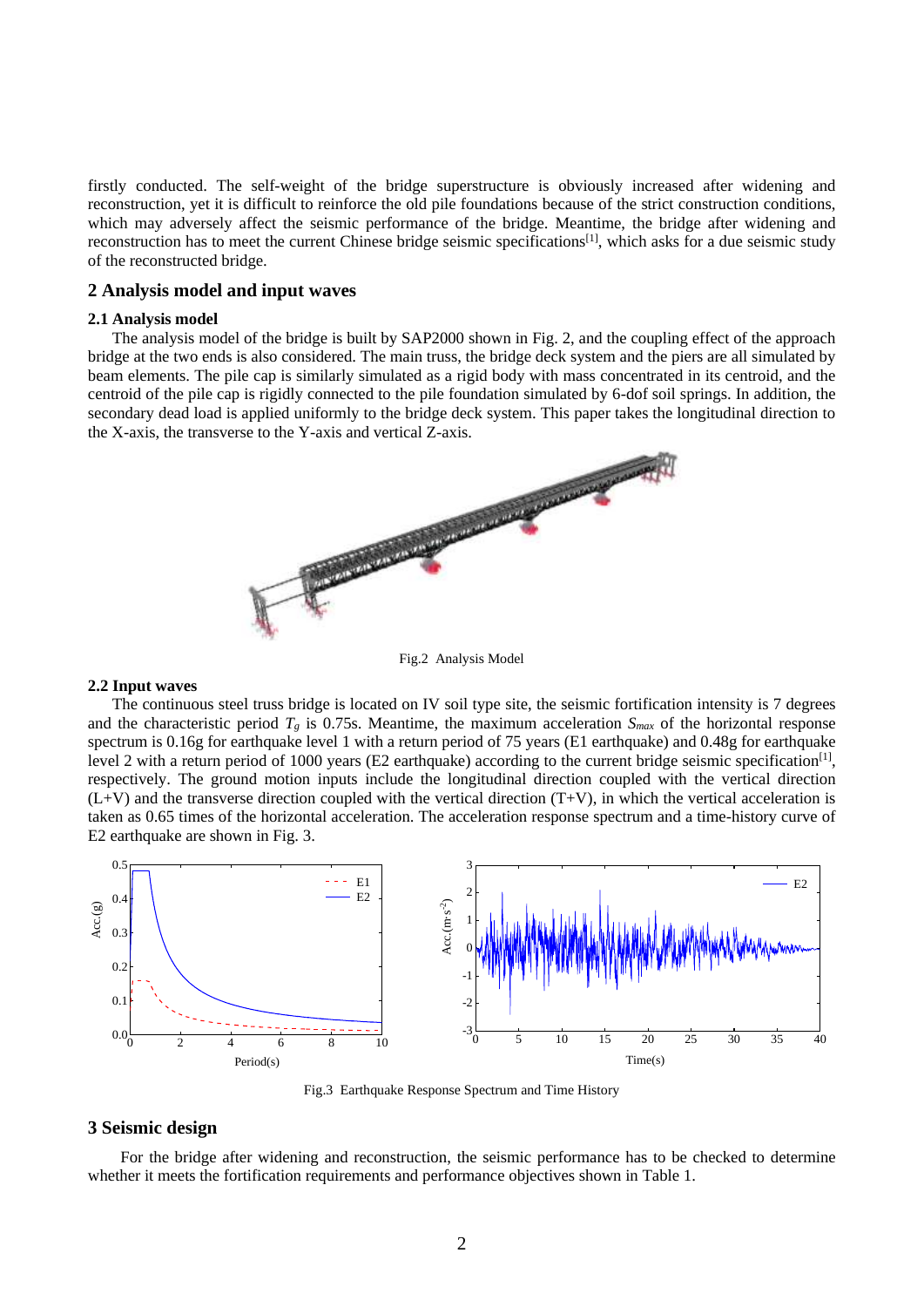| Fortification level | Performance objectives                                                                                                      | Seismic requirements                                                                                                  |
|---------------------|-----------------------------------------------------------------------------------------------------------------------------|-----------------------------------------------------------------------------------------------------------------------|
| E1                  | Elastic                                                                                                                     | The main truss remains elastic, and the<br>moment of each pile foundation is less than<br>the initial yield moment    |
| E2                  | The main truss remains elastic, and the pile<br>foundations can continue to be used without<br>repair or with simple repair | The main truss remains elastic, and the<br>moment of each pile foundation is less than<br>the equivalent yield moment |

Table 1 Seismic fortification criteria and performance objectives

Considering the sliding friction effect of the spherical bearings, the nonlinear dynamic analysis with the Rayleigh damping is carried out by Newmark-β method. Under E1 earthquake, the main truss and the pile foundations meet the seismic requirements and performance objectives. But under E2 earthquake, some rods fail to remain elastic, and the 1#, 2# and 3# pile foundations also fail owing to the insufficient bending capacity and the excessive pulling forces.

Considering that spherical bearings will be sheared off and become sliding bearings under the E2 earthquake, all checking targets will meet the seismic requirements. However, excessive bearing deformations may occur and cause collision between the adjacent spans or falling off span. Therefore, the seismic design of the bridge after widening and reconstruction has to be conducted, and seismic isolation design is a better solution compared with ductile seismic design in terms of the post-earthquake performance.

#### **4 Comparison of seismic isolation design schemes**

#### **4.1 Seismic isolation design**

The friction pendulum bearings shown in Fig. 4a are used in the first scheme. This bearing can effectively control the structural displacements with a certain post-yielding stiffness, and the residual deformation of the bearing is comparatively small<sup>[2][3]</sup>. The constitutive model of this bearing is shown in Fig. 4b, and the bilinear ideal elastoplastic spring element is used. This scheme takes the friction coefficient  $\mu$ =0.05, the yield displacement  $d_y=0.0025$ m. At the same time, the isolation period *T* should not be less than twice times the dominant period of the bridge referred to the related paper<sup>[4]</sup>, and considering that the middle distance of the two main truss of the bridge is only 6.018m, so the chosen isolation period *T* is 3s.



Fig.4 Friction Pendulum Seismic Isolation Bearing

The cable-sliding aseismic bearings are used in the second scheme shown in Fig. 5a. Under strong earthquake, the cable-sliding aseismic bearing tends to be sheared off, becoming sliding bearing and extending the self-vibration period of the bridge to realize the isolation effect, and the energy will be consumed by the friction of the sliding surface. The relative displacement between the pier and the beam is restricted, and the falling beam is prevented by the elastic cable<sup>[5][6]</sup>. The constitutive model, as shown in Figure 5b, can be regarded as the combination of the sliding bearing and the elastic cable, and the bilinear ideal elastoplastic spring element and multi-linear elastic element are parallel to simulate it. This scheme takes the friction coefficient  $\mu$ =0.02, the yield displacement  $d_y=0.003$ m, and the free stroke  $u_0$  of the elastic cable is equal to the maximum bearing deformation during operation, which is 120mm. Meantime, the parametric optimization analysis is carried out according to the relevant paper<sup>[7]</sup>, and the horizontal stiffness of the cable  $K_H$  is finally selected as  $1.5 \times 10^5$ kN/m.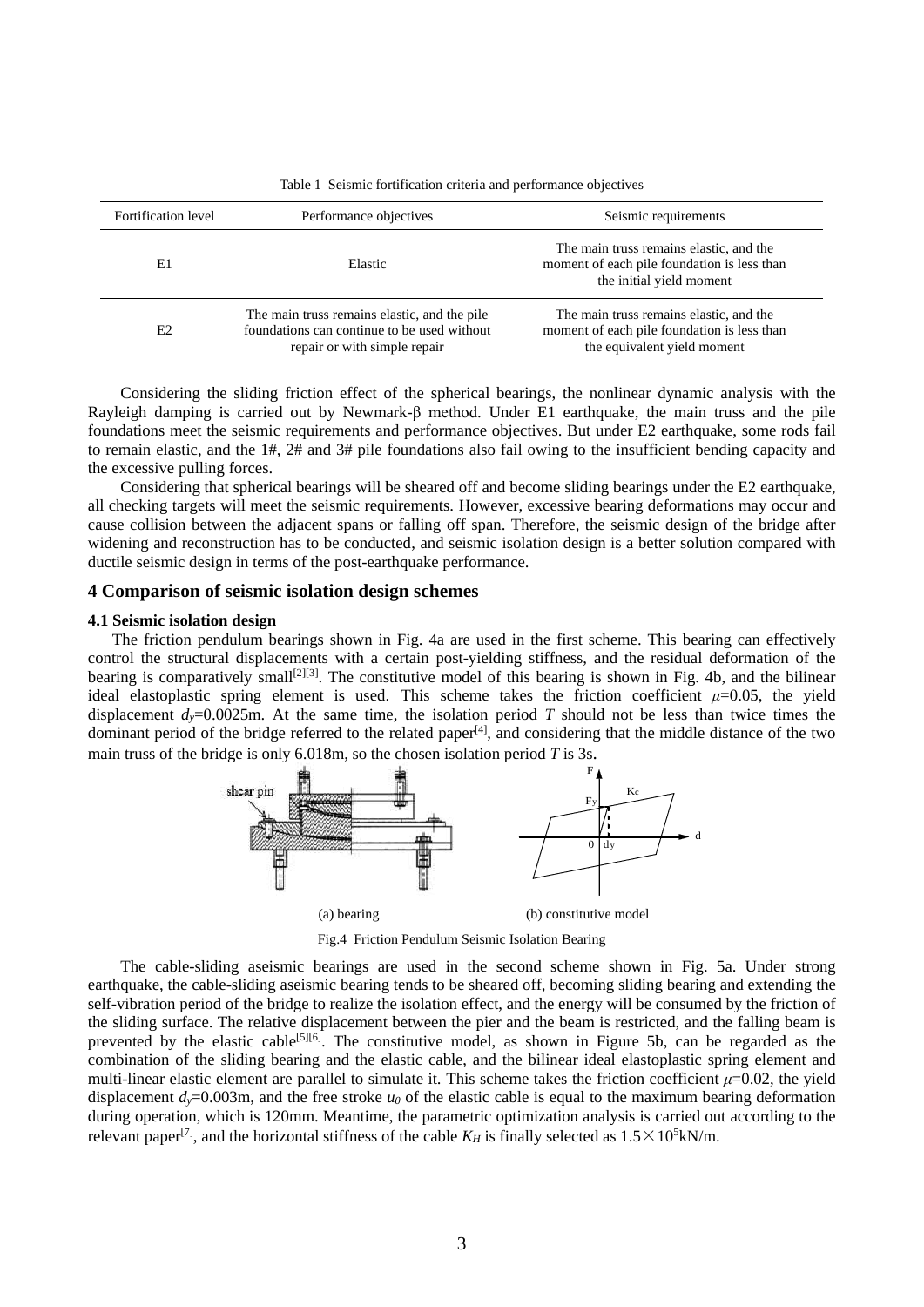

Fig.5 Cable-sliding Friction Aseismic Bearing

## **4.2 Isolation effect**

The isolation effects of both schemes under E2 earthquake are compared with the original scheme when bearings are uncut, and it can be seen that both the friction pendulum bearing and the cable-sliding aseimic bearing are able to significantly reduce the seismic response of the pile foundations. However, the friction pendulum bearing can effectively improve the strength-demand ratio of each pile foundation with uniform isolation effects, but the ratio of 2# pile foundation of the second scheme is obviously less than others owing to the great seismic force produced by the elastic cable of the cable-sliding aseimic bearing. For the main truss, both bearings can significantly reduce the seismic response of key rods, especially under T+V input.



Fig.6 Comparison of Isolation Effects

## **4.3 Spacing effect**

As shown in Fig. 7, Compared with the condition when the bearings are sheared off, both the friction pendulum bearing and the cable-sliding aseimic bearing can effectively control the bearing deformations and structural displacements under E2 earthquake. Because the free stroke of the cable-sliding aseimic bearing is up to 120mm and the friction pendulum bearing has excellent self-centering and energy-dissipation ability, so bearing deformations and structural displacements of the second scheme are greater than the first scheme.